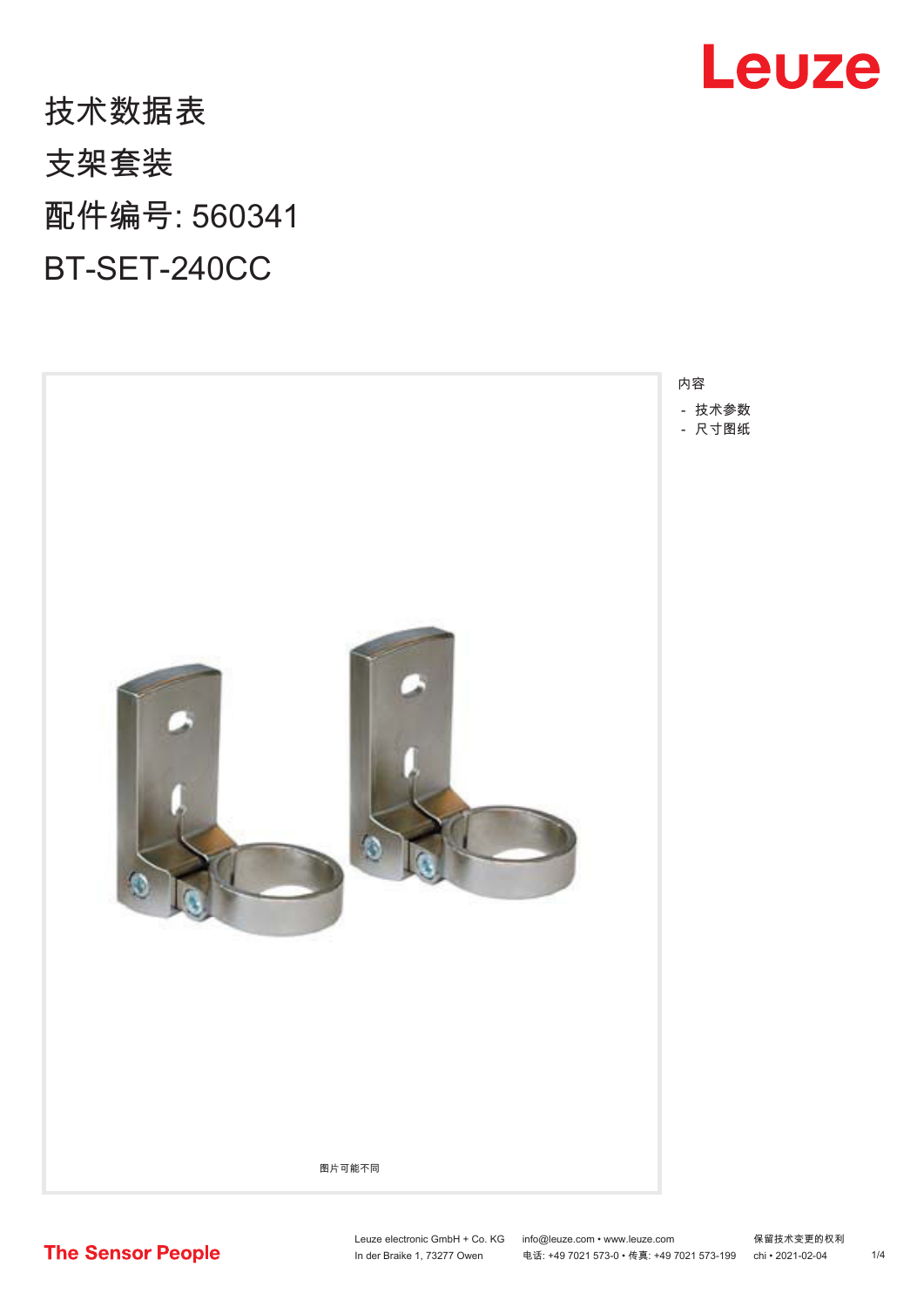## <span id="page-1-0"></span>技术参数

#### 基础数据

| 适合     | 偏转镜 MLD-M002, MLD-M003 |
|--------|------------------------|
| 机械数据   |                        |
| 系统紧固类型 | 通孔安装                   |
| 设备紧固类型 | 可夹紧                    |
| 安装设备类型 | 旋转,240                 |
| 安装设备材料 | 金属                     |

## 分类

| 税率编号            | 73269098 |
|-----------------|----------|
| eCl@ss 5.1.4    | 27279202 |
| eCl@ss 8.0      | 27279202 |
| eCl@ss9.0       | 27273701 |
| eCl@ss 10.0     | 27273701 |
| eCl@ss 11.0     | 27273701 |
| ETIM 5.0        | EC002498 |
| <b>ETIM 6.0</b> | EC003015 |
| ETIM 7.0        | EC003015 |

## **Leuze**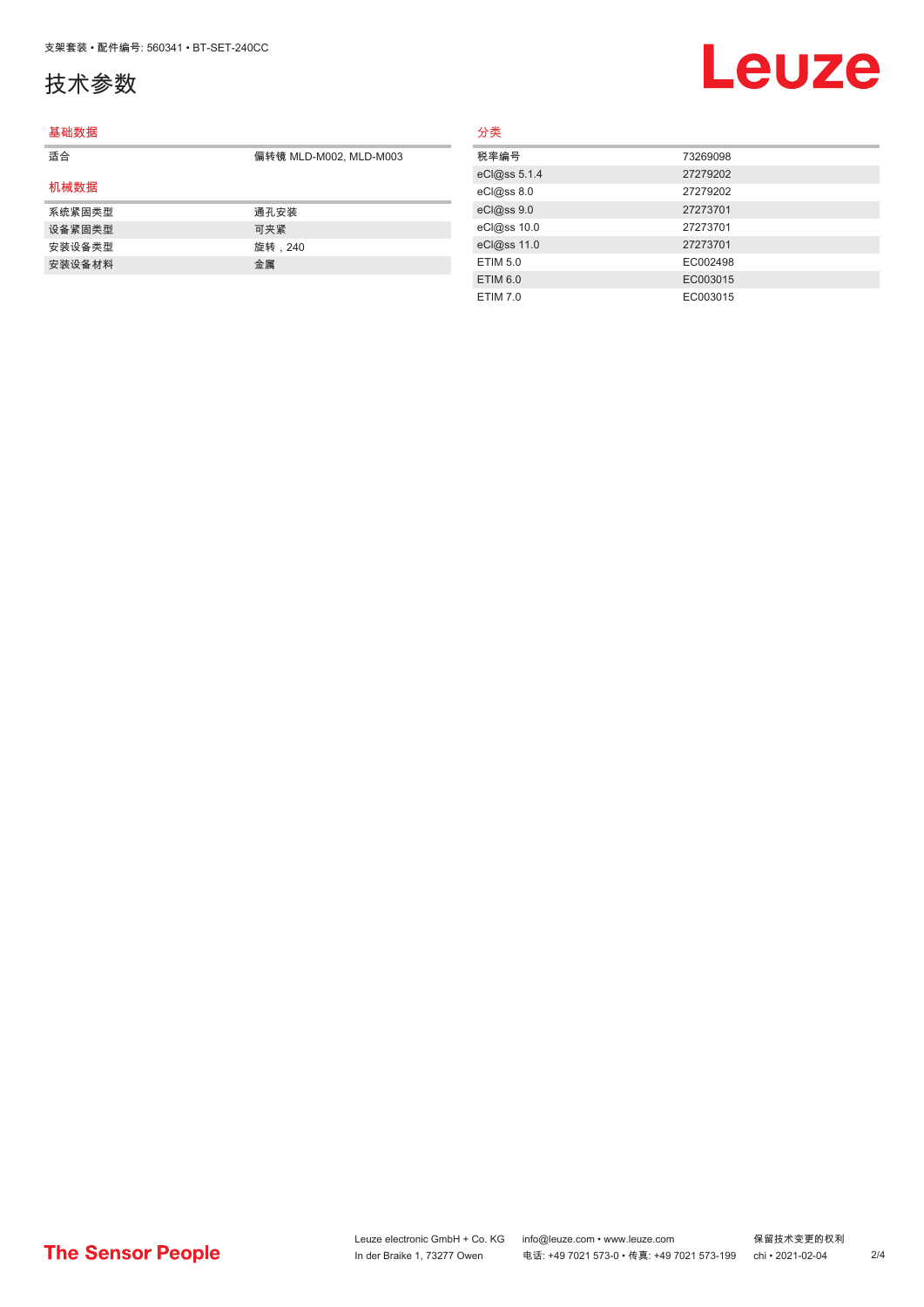### <span id="page-2-0"></span>尺寸图纸

#### 所有尺寸单位均为毫米

28

### 旋转架 BT-SET-240C

36

4

 $\rightarrow$ 

 $\overline{a}$ 

6,5

6,5





## Leuze